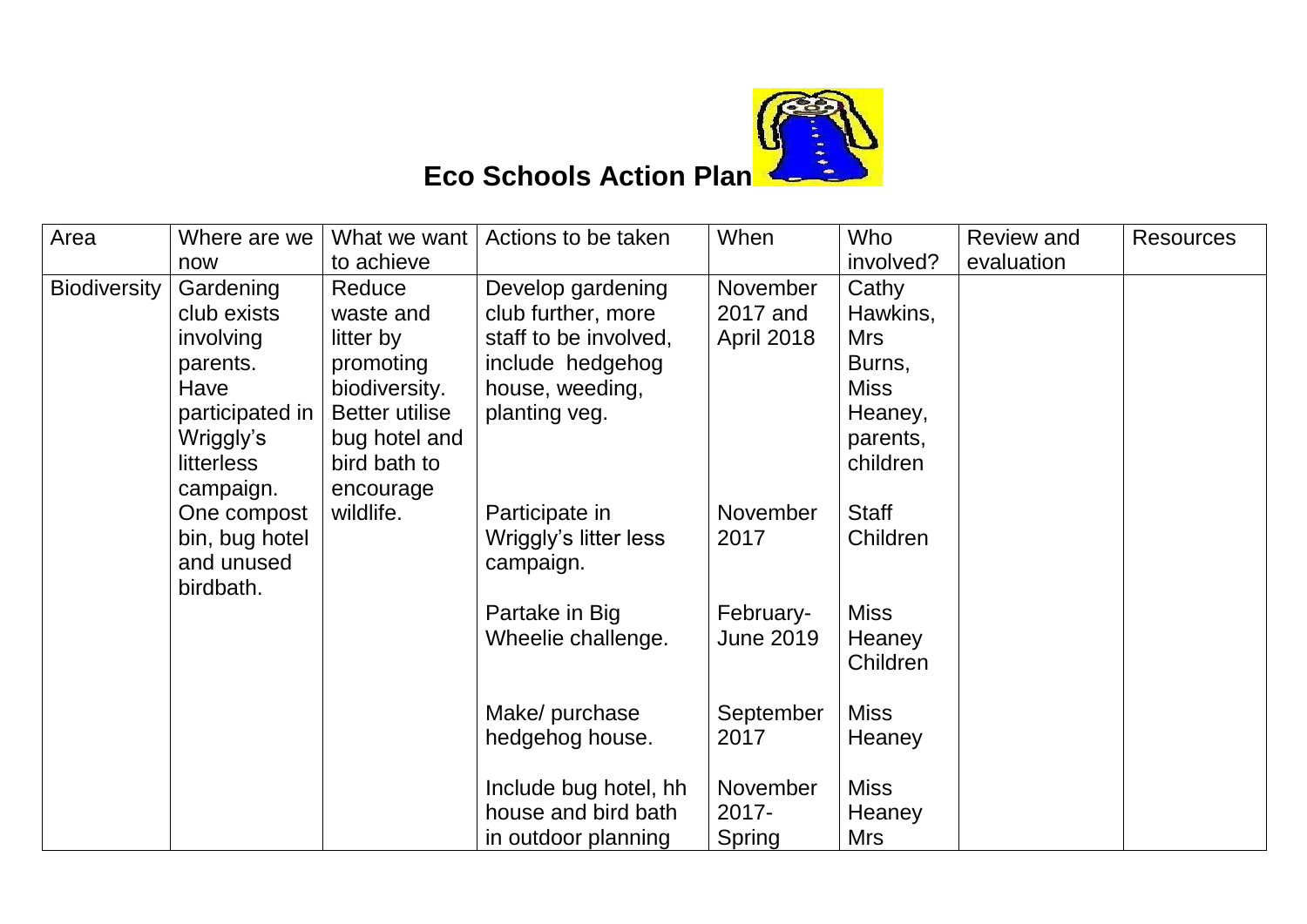|           |                                                                                                                                                                                                                     |                                                                                                                                                                                                                                         | and quiet room<br>sessions.                                        | 2018 and<br>following<br>year.                                   | <b>Murray</b>                              |  |
|-----------|---------------------------------------------------------------------------------------------------------------------------------------------------------------------------------------------------------------------|-----------------------------------------------------------------------------------------------------------------------------------------------------------------------------------------------------------------------------------------|--------------------------------------------------------------------|------------------------------------------------------------------|--------------------------------------------|--|
| Transport | Following<br><b>HHK</b><br>programme<br>last year,<br>families are<br>more aware<br>of healthy                                                                                                                      | Promote<br>physical<br>activity by<br>active travel<br>schemes<br>aiming to<br>positively                                                                                                                                               | Promote and partake<br>in "beat the street"<br>programme           | September-<br>November<br>2017 and<br>again<br>following<br>year | Children<br><b>Parents</b><br><b>Staff</b> |  |
|           | living and<br>importance of<br>healthy<br>lifestyle.<br>Could be<br>developed<br>further<br>through<br>active travel.<br>Most staff<br>and some<br>families travel<br>short<br>distances to<br>school by car<br>etc | effect family<br>health and<br>wellbeing.<br>Encourage<br>familial<br>relationships<br>by spending<br>time walking<br>etc rather<br>than screen<br>time.<br>Reduce car<br>fuel<br>ommisions by<br>choosing<br>alternative<br>transport. | Promote and partake<br>in "Translink active<br>travel" programme   | September<br>$2018 -$<br><b>June 2019</b>                        | Children<br><b>Parents</b>                 |  |
| Energy    | We have had<br>sensor lights<br>installed in                                                                                                                                                                        | We aim to be<br>more energy<br>efficient within                                                                                                                                                                                         | Teacher's helper to<br>remember to turn off<br>the lights and taps | October<br>2017                                                  | <b>Teacher</b><br>helper                   |  |